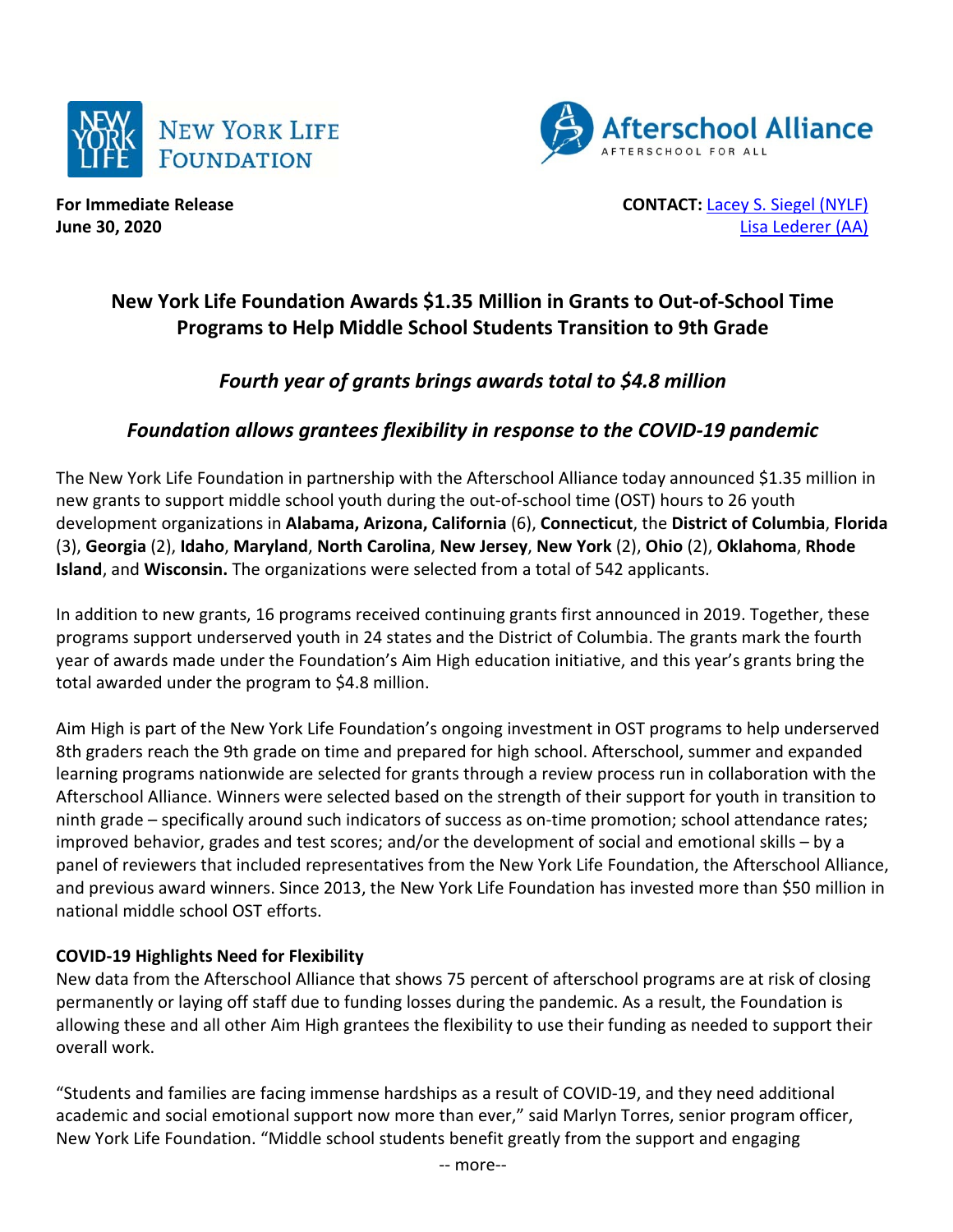## NYLF Awards \$1.35 Million in Grants to OST Programs/2

opportunities provided by afterschool and summer programs, so it's critical that these programs have the funding and flexibility to continue this important work."

Research has shown that for under-resourced students, additional learning time in the form of high-quality afterschool, expanded day and summer programs leads to greater academic achievement, better school attendance and higher engagement. Further, a successful transition from 8th to 9th grade – middle school to high school in most cases – is particularly critical to student success.

"We're proud to partner with the New York Life Foundation in this effort," said Afterschool Alliance Executive Director Jodi Grant. "Afterschool providers across the nation have been true heroes during the pandemic. Many have continued to provide full services to children of essential workers, others are conducting programming online, and many are delivering food to low-income families in their communities and connecting them to health and social service providers. I've never been prouder of the afterschool movement, so the Foundation's continued support at this time of great peril is especially gratifying."

# **2020 One-Year Grants Focus on Opioid Misuse**

This year's grant applicants were asked to submit plans for supporting youth in expanded or enhanced ways to help them successfully transition to high school. As in years past, applicants seeking one-year, \$15,000 grants had a special focus: supporting opioid misuse prevention. Across the county, in communities struggling with the misuse of opioids and other substances, afterschool and summer learning programs are playing a critical role by fostering protective factors, increasing resilience among young people, supporting positive youth development, and reducing risk factors among children and youth. Grants will help programs build protective and preventive factors, reduce risk factors for youth and provide other supports for young people and families impacted by substance misuse and the opioid epidemic.

### **2020 Grant Winners**

The following ten organizations received one-year awards of \$15,000:

- Atlanta Police Athletic League, Atlanta, Georgia
- Ebony Horsewomen, Inc., Hartford, Connecticut
- UpSpring, Cincinnati, Ohio
- Upriver Youth Leadership Council, Kamiah, Idaho
- Children of Mine Youth Center, Inc., Washington, District of Columbia
- Rising Youth Theatre, Phoenix, Arizona
- I Am My Brother's Keeper, Auburn, Alabama
- Lost Angels Children's Project, Lancaster, California
- Providence ¡CityArts! for Youth, Providence, Rhode Island
- OHuddle Mentorship, Wooster, Ohio

The following eight organizations received grants of \$50,000 payable over two years:

- Pathways to Leadership, New York, New York
- Florida Leadership Venture, Inc. DBA Elevate Orlando, Maitland, Florida
- Dream Center of Gaston County Academy, Gastonia, North Carolina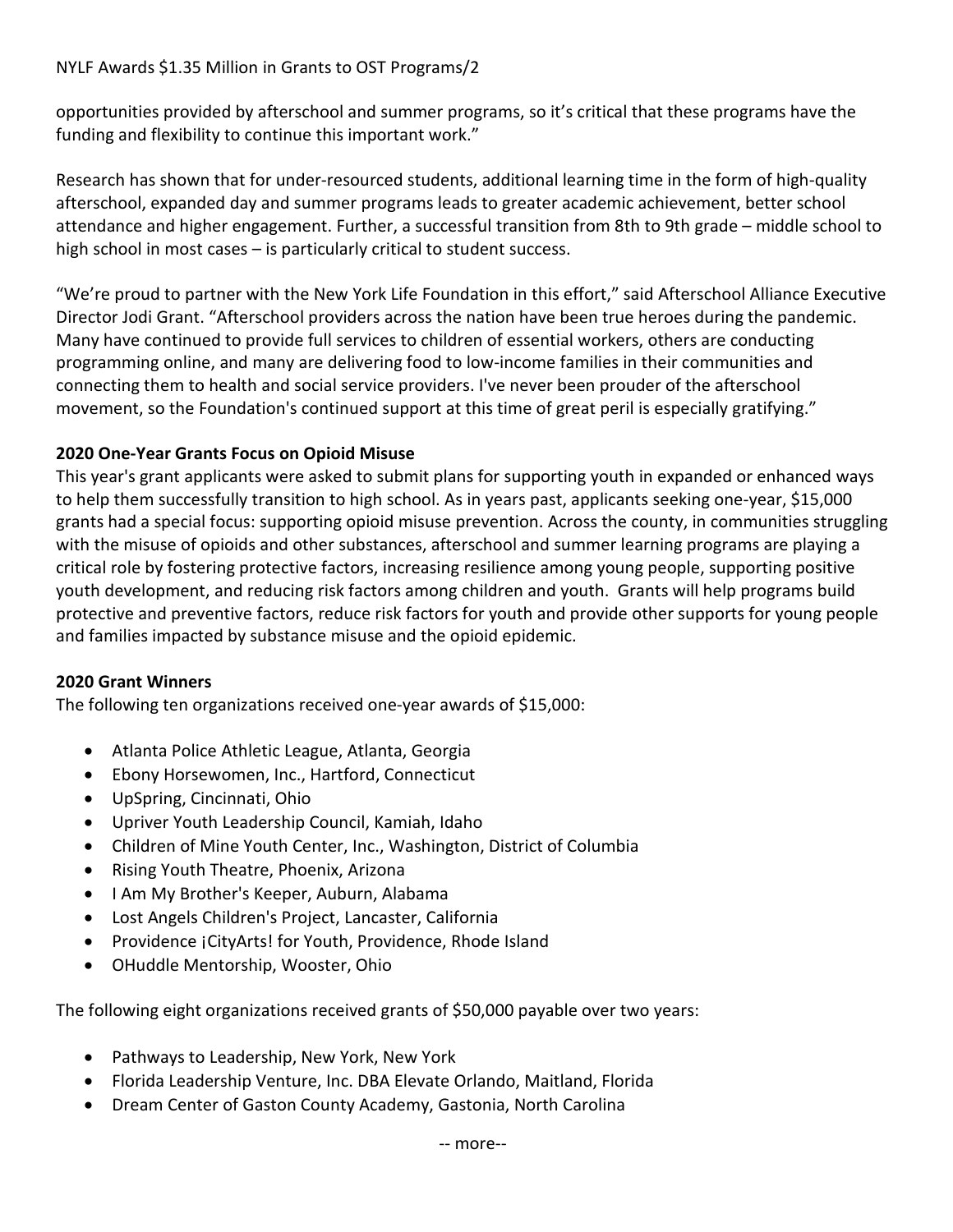NYLF Awards \$1.35 Million in Grants to OST Programs/4

- The Immokalee Foundation, Naples, Florida
- Community Youth Advance, Hyattsville, Maryland
- The Cambodian Family, Santa Ana, California
- Koreatown Youth and Community Center, Los Angeles, California
- Clarkston Community Center Foundation, Inc., Clarkston, Georgia

The following eight organizations received grants of \$100,000 payable over two years:

- Proyecto Pastoral, Los Angeles, California
- Irwin A. & Robert D. Goodman Community Center, Madison, Wisconsin
- Breakthrough Miami, Miami, Florida
- Aim High for High School, San Francisco, California
- The Opportunity Project, Tulsa, Oklahoma
- Boys & Girls Clubs of Hudson County, Jersey City, New Jersey
- Beam Center, Inc., Brooklyn, New York
- After-School All-Stars, Los Angeles, Los Angeles, California

The following 16 organizations will receive the second year of funding of their two-year grants, announced in 2019:

- Sitka Sound Science Center, Sitka, Alaska
- Girls Inc. of Greater Los Angeles, Los Angeles, California
- Presidio YMCA, San Francisco, California
- LEAP (Leadership, Education, and Athletics in Partnership), New Haven, Connecticut
- New American Pathways, Atlanta, Georgia
- Adult Friends for Youth, Honolulu, Hawaii
- High Jump, Chicago, Illinois
- Brookside Community Development Corp., Indianapolis, Indiana
- My Place Teen Center, Westbrook, Maine
- ACES (Athletes Committed to Educating Students), Minneapolis, Minnesota
- Montana Conservation Corps, Bozeman, Montana
- Cypress Hills Development Corporation, Brooklyn, New York
- Apex for Youth, New York, New York
- Community College of Philadelphia Foundation, Philadelphia, Pennsylvania
- Breakthrough Central Texas, Austin, Texas
- PAIR Houston (Partnership for the Advancement and Immersion of Refugees), Houston, Texas

### # # # #

### **About the New York Life Foundation**

Inspired by New York Life's tradition of service and humanity, the New York Life Foundation has, since its founding in 1979, provided over \$340 million in charitable contributions to national and local nonprofit organizations. The Foundation supports programs that benefit young people, particularly in the areas of educational enhancement and childhood bereavement. The Foundation also encourages and facilitates the